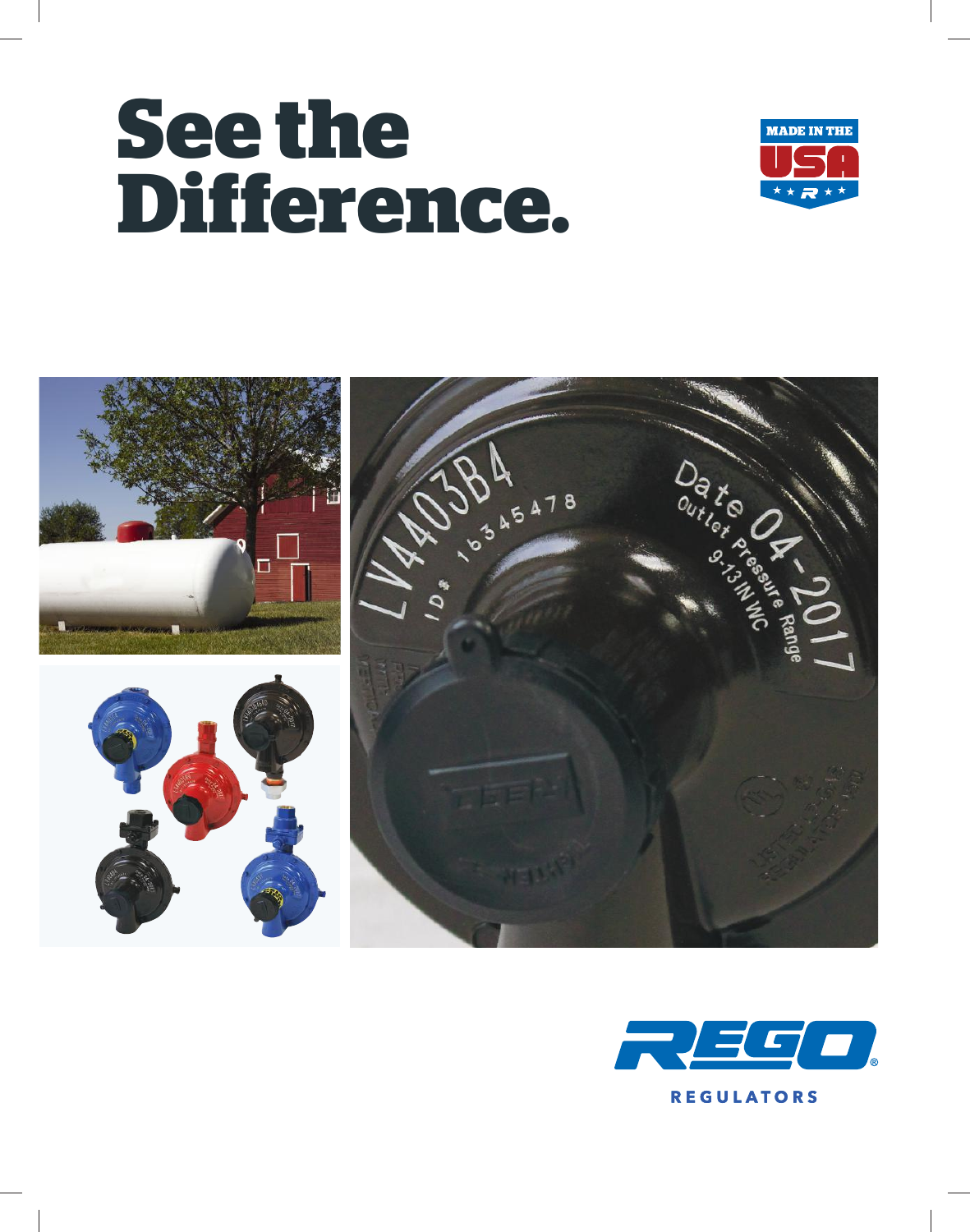# **RegO Innovations - The Tradition Continues**

#### **From the company that pioneered propane regulators**,

you expect nothing less than products that lead the industry. For over 100 years, we have been manufacturing gas regulating equipment to the highest standards of precision and durability—standards that we set.

#### **Our regulators have stood the test of time.**

The basic design is ingenious. The materials are top quality. The robot-assisted manufacturing is precise. RegO values the relationships we have with our customers, and we stand behind our products.

**Our distributors are the best in the industry.** Distributors are indispensable contributors to our success and we treat them as the valuable partners they are. We support our distributors with training, inventory and technical support.

#### **10 Year Warranty on All Products**

The RegO 10 Year Warranty is double what most manufacturers offer.

**All of our regulators are designed, assembled and tested in North Carolina.** Products Made in the USA allow us to maintain our strict quality control standards that are unmatched by any other company. Every single unit is rigorously tested before it goes out the door.



Easy to Buy Supported by the largest network of distributors worldwide.

# Easy to Install

Service tech friendly wrench flats for use with an adjustable wrench. Mounting screws included.

# Superior Design

Superior vent design has a flathead screwdriver slot for easy removal & minimizes water entering the regulator bonnet.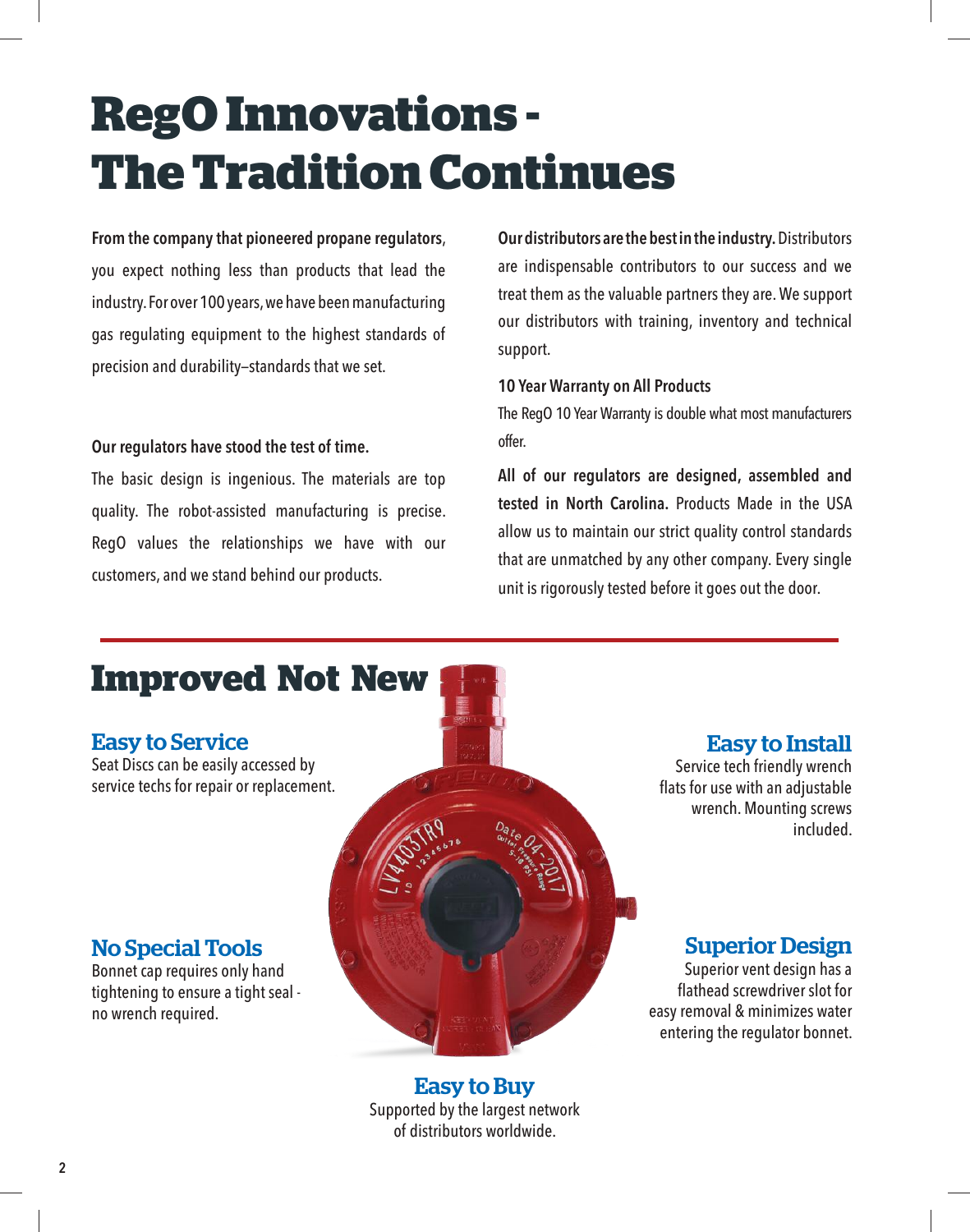# **See the Difference.**

## We listened to service technicians. Their feedback inspired an improved design.

Our team listened carefully to the service technicians who work with RegO regulators out in the field. The result is an improved design that makes our regulators\* easier to use — and easier to choose. *\*Series LV4403, LV404B4, and LV404B9.*



Easier to Find

Our new bonnet design features laser-engraved information that is easy to see and matches available stickers for gas check and record keeping. \*Patent Pending



No Special Tools **Required** Our pressure plug ports conform to a standard 7/16" wrench.



Easier to Adjust We redesigned our adjusting screw to be easily turned by hand.



Easier to Secure

Our bonnet cap features a loop for a lanyard to help keep it secured, making it more tamper resistant.



Improved Packaging A sturdy box with a stabilizing insert keeps the regulator in perfect shape.



Gas Check Labels 2 Gas Check stickers with product information are included for ease of record keeping.

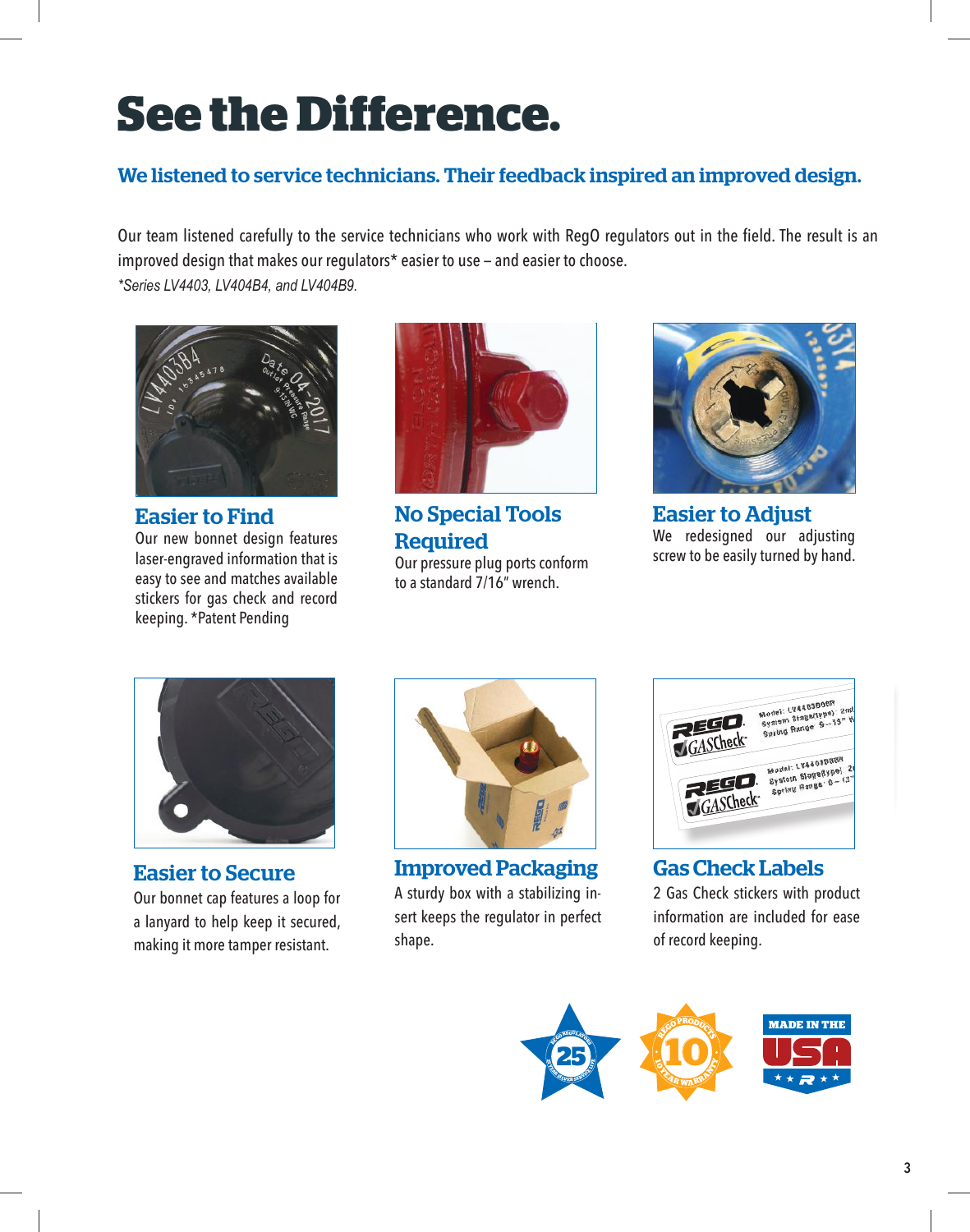#### NEW - Dielectric Second Stage Regulators LV4403BD Series

RegO's Dielectric second stage regulators are designed to reduce first stage pressure, of 0.34 - 0.69 bar, down to appliance pressure, normally 27.4 mbar and are ideal for medium sized commercial installations, multiple cylinders installations and normal domestic loads.

RegO Dielectric second stage regulators are engineered to isolate potential electrical current from metallic piping before entering a building. The use of a separate dielectric union is not necessary because the regulator contains a dielectric union as part of the inlet assembly. Available in both SAE Flare and F.NPT inlet connection.

#### Ordering Information

| <b>Part Number</b>   | <b>Inlet</b><br><b>Connection</b> | <b>Outlet</b><br><b>Connection</b> | <b>Inlet</b><br><b>Material</b> | <b>Orifice</b><br><b>Size</b> | <b>Factory</b><br><b>Delivery</b><br><b>Pressure</b> | <b>Adjustment</b><br>Range | <b>Bonnet</b><br><b>Vent</b><br><b>Position</b> | <b>Vapor</b><br><b>Capacity</b><br>Kq/h<br><b>Propane</b> |
|----------------------|-----------------------------------|------------------------------------|---------------------------------|-------------------------------|------------------------------------------------------|----------------------------|-------------------------------------------------|-----------------------------------------------------------|
| $3/8"$ M. Flare = 3  |                                   |                                    |                                 |                               |                                                      |                            |                                                 |                                                           |
| LV4403B3D            |                                   | $1/2$ " F. NPT                     |                                 |                               |                                                      |                            |                                                 |                                                           |
| LV4403B36D           |                                   | 3/4" F. NPT                        |                                 | 3.57 mm                       | 27.4 mbar                                            |                            |                                                 | 10 kg/h                                                   |
| LV4403B3RD*          | 3/8" M Flare                      | $1/2$ " F. NPT                     |                                 |                               | at 0.69 bar                                          | 22.4 to 32.4<br>mbar       | Over<br>Inlet                                   |                                                           |
| LV4403B36RAD**       |                                   |                                    |                                 | 4.76 mm                       | inlet                                                |                            |                                                 |                                                           |
| LV4403B36RABD***     |                                   | 3/4" F. NPT                        |                                 |                               |                                                      |                            |                                                 | $10.7$ kg/h                                               |
| $1/2$ " M. Flare = 1 |                                   |                                    |                                 |                               |                                                      |                            |                                                 |                                                           |
| LV4403B1D            |                                   | $1/2$ " F. NPT                     |                                 |                               | 27.4 mbar<br>at 0.69 bar<br>inlet                    |                            |                                                 |                                                           |
| LV4403B16D           |                                   |                                    | <b>Brass</b>                    | 3.57 mm                       |                                                      | 22.4 to 32.4<br>mbar       | Over<br>Inlet                                   | $10$ kg/h                                                 |
| LV4403B16RD*         | 1/2" M Flare                      | $3/4$ " F. NPT                     |                                 |                               |                                                      |                            |                                                 |                                                           |
| LV4403B16RAD**       |                                   |                                    |                                 | 4.76 mm                       |                                                      |                            |                                                 |                                                           |
| LV4403B16RABD***     |                                   |                                    |                                 |                               |                                                      |                            |                                                 | 10.7 kg/h                                                 |
| $5/8''$ M. Flare = 5 |                                   |                                    |                                 |                               |                                                      |                            |                                                 |                                                           |
| LV4403B5D            |                                   | $1/2$ " F. NPT                     |                                 |                               |                                                      |                            |                                                 |                                                           |
| LV4403B56D           |                                   |                                    | <b>Brass</b>                    | 3.57 mm                       | 27.4 mbar<br>at 0.69 bar                             | 22.4 to 32.4<br>mbar       | Over<br>Inlet                                   |                                                           |
| LV4403B56RD*         | 5/8" M Flare                      | 3/4" F. NPT                        |                                 |                               |                                                      |                            |                                                 | $10$ kg/h                                                 |
| LV4403B56RAD**       |                                   |                                    |                                 | 4.76 mm                       | inlet                                                |                            |                                                 |                                                           |
| LV4403B56RABD***     |                                   |                                    |                                 |                               |                                                      |                            |                                                 | $10.7$ kg/h                                               |
| $1/2" - 3/4"$ F. NPT | <b>Female Union</b>               |                                    |                                 |                               |                                                      |                            |                                                 |                                                           |
| LV4403B4D            | $1/2$ " F.NPT                     | $1/2$ " F.NPT                      |                                 |                               |                                                      |                            |                                                 |                                                           |
| LV4403B46D           |                                   |                                    |                                 |                               |                                                      |                            |                                                 |                                                           |
| LV4403B66D           | 3/4" F. NPT                       |                                    | Brass &                         | 3.57 mm                       | 27.4 mbar                                            |                            |                                                 | $10$ kg/h                                                 |
| LV4403B46RD*         | $1/2$ " F. NPT                    | $3/4$ " F. NPT                     | Plated                          |                               | at 0.69 bar                                          | 22.4 to 32.4<br>mbar       | Over<br>Inlet                                   |                                                           |
| LV4403B66RD*         |                                   |                                    | Steel                           |                               | inlet                                                |                            |                                                 |                                                           |
| LV4403B66RAD**       | 3/4" F. NPT                       |                                    |                                 | 4.76 mm                       |                                                      |                            |                                                 |                                                           |
| LV4403B66RABD***     |                                   |                                    |                                 |                               |                                                      |                            |                                                 | $10.7$ kg/h                                               |



Backmount Design.

\*\* Right Angle Design \*\*\*Right Angle with Bracket

Maximum flow based on 0.69 bar inlet and 22.4 mbar delivery pressure.

### Low Pressure Second Stage Regulators Special Settings LV4403H Series

Designed to reduce first stage pressure of 0.34 - 0.69 bar down to pressure higher than 27.4 mbar, the actual pressure setting is specified in the table below. These regulators are designed for installations where the appliances require pressures greater than 27.4 mbar

#### Ordering Information

| <b>Part Number</b> | <b>Inlet</b><br><b>Connection</b> | <b>Outlet</b><br><b>Connection</b> | <b>Orifice</b><br>Size | <b>Delivery</b><br>Pressure at<br>$0.69$ bar | Adjustment<br>Range mbar | <b>Bonnet</b><br><b>Vent</b><br><b>Position</b> | <b>Vapor</b><br>Capacity<br>kg/h<br>Propane** |            |
|--------------------|-----------------------------------|------------------------------------|------------------------|----------------------------------------------|--------------------------|-------------------------------------------------|-----------------------------------------------|------------|
| LV4403H222         | 6.35 mm F-NPT                     | $1/2$ " F-NPT                      | 5.56 mm                | 54.8 mbar                                    | $37.4 - 87.2$            |                                                 |                                               |            |
| LV4403H414         |                                   |                                    | $3.57$ mm              | 34.9 mbar                                    | $31.1 - 47.3$            |                                                 |                                               |            |
| LV4403H420         | $1/2$ " F-NPT                     |                                    |                        |                                              | 49.8 mbar                | $37.4 - 87.2$                                   | Inlet                                         | $7.5$ kg/h |
| LV4403H4614        |                                   | $3/4$ " F-NPT                      |                        | 34.9 mbar                                    | $31.1 - 47.3$            |                                                 |                                               |            |
| LV4403H4620        |                                   |                                    |                        | 49.8 mbar                                    | $37.4 - 87.2$            |                                                 |                                               |            |
| LV4403H6614        | $3/4$ " F-NPT                     |                                    |                        | 34.9 mbar                                    | $31.1 - 47.3$            |                                                 |                                               |            |



\*\* Maximum flow based on 0.69 bar 20% drop in delivery pressure (5/1/08)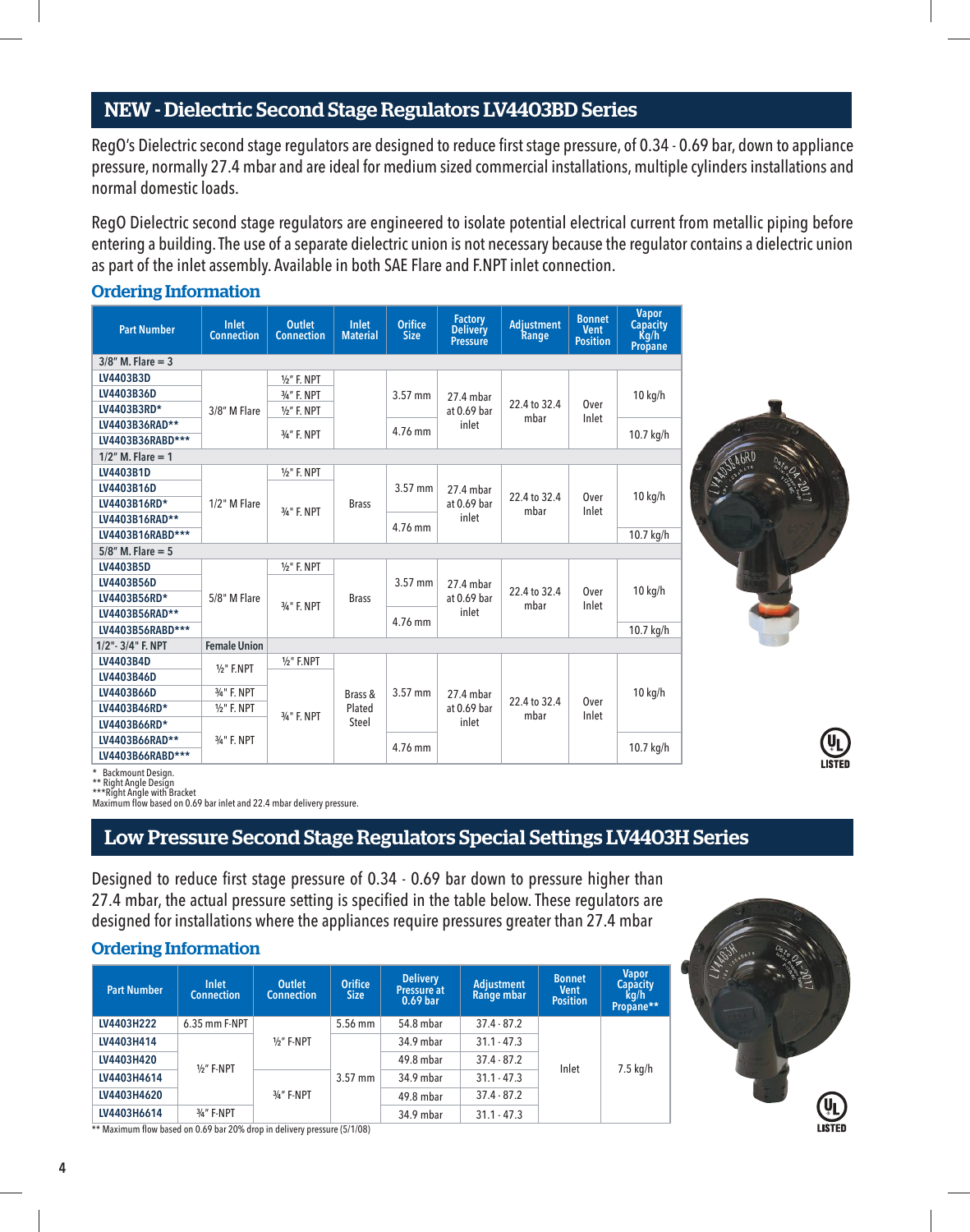#### High Pressure First Stage Regulators LV4403SR and TR Series

Provides accurate first stage regulation in two-stage bulk tank systems. Reduces tank pressure to an intermediate pressure of 0.34 - 0.69 bar. Also can be used to supply high pressure burners for applications like industrial furnaces or boilers. Also can be incorporated into multiple cylinder installations.

#### Ordering Information

| <b>Part Number</b> | <b>Inlet</b><br><b>Connection</b> | <b>Outlet</b><br><b>Connection</b> | <b>Orifice</b><br><b>Size</b> | <b>Factory</b><br><b>Delivery</b><br><b>Pressure</b> | Range* (bar)   | Adjustment   Integral Relief<br><b>Included</b> | <b>Vapor Capacity</b><br>Kg/h Propane** |
|--------------------|-----------------------------------|------------------------------------|-------------------------------|------------------------------------------------------|----------------|-------------------------------------------------|-----------------------------------------|
| LV4403SR4          |                                   |                                    | $6.35$ mm                     | $0.34$ bar                                           | $0.069 - 0.34$ | Yes                                             | 26.7 kg/h                               |
| LV4403TR4          | $1/2$ " F. NPT                    |                                    |                               | $0.69$ bar                                           | $0.34 - 0.69$  |                                                 |                                         |
| LV4403SR9          |                                   | $1/2$ " F. NPT                     |                               | $0.34$ bar                                           | $0.069 - 0.34$ |                                                 |                                         |
| <b>LV4403TR9</b>   |                                   |                                    |                               | $0.69$ bar                                           | $0.34 - 0.69$  |                                                 |                                         |
| LV4403SR96         | F. POL                            | $3/4$ " F.NPT                      |                               | $0.34$ bar                                           | $0.069 - 0.34$ |                                                 |                                         |
| LV4403TR96         |                                   |                                    |                               | $0.69$ bar                                           | $0.34 - 0.69$  |                                                 |                                         |

\* When used for final stage pressure control, must either incorporate integral relief valve or separate relief valve should be specified in accordance with NFPA Pamphlet 58. \*\* Maximum flow based on inlet pressure 1.38 bar higher than the regulator setting and delivery pressure 20% lower than the setting.

## Low Pressure Second Stage Regulators - Standard Settings LV4403B Series

Designed to reduce first stage pressure of 0.34 - 0.69 bar down to appliance pressure, normally 27.4 mbar Ideal for medium sized commercial installations, multiple cylinder installations and normal domestic loads.

#### Ordering Information

| <b>Part Number</b> | <b>Inlet</b><br><b>Connection</b> | Outlet<br><b>Connection</b> | Orifice Size | <b>Factory</b><br><b>Delivery</b><br><b>Pressure</b> | <b>Adiustment</b><br>Range | <b>Bonnet</b><br><b>Vent</b><br><b>Position</b> | <b>Vapor Capacity</b><br>Kg/h Propane** |  |  |
|--------------------|-----------------------------------|-----------------------------|--------------|------------------------------------------------------|----------------------------|-------------------------------------------------|-----------------------------------------|--|--|
| LV4403B4           | $1/2$ " F. NPT                    | $\frac{1}{2}$ "             |              |                                                      |                            |                                                 |                                         |  |  |
| LV4403B46          |                                   |                             |              |                                                      |                            |                                                 |                                         |  |  |
| LV4403B46R*        |                                   |                             | $3.57$ mm    | 27.4 mbar at<br>0.69 <sub>bar</sub>                  | 22.4 to 32.4<br>mbar       | Over Inlet                                      | $10$ kg/h                               |  |  |
| LV4403B66          |                                   | $3/4$ " F. NPT              |              |                                                      |                            |                                                 |                                         |  |  |
| LV4403B66R*        | $3/4$ " F. NPT                    |                             |              |                                                      |                            |                                                 |                                         |  |  |



\* Backmount design

\*\* Maximum flow based on 0.69 bar and 22.4 mbar delivery pressure.

#### Low Pressure Second Stage Regulators LV4403B66RA Series

Designed to reduce first stage pressure of 0.34 - 0.69 bar down to appliance pressure, normally 27.4 mbar Ideal for medium sized commercial installations, vapor meter installations and normal domestic loads.

#### Ordering Information **Part Number Inlet Connection Outlet Connection Orifice Size Factory Delivery Pressure Adjustment Range Bonnet Vent Position Vapor Capacity Kg/h Propane\* LV4403B66RA**  $\frac{3}{4}$ " F. NPT  $\frac{3}{4}$ " F. NPT  $\frac{4.76}{4}$ mm 27.4 mbar at 0.69 bar inlet 22.4 to 32.4 **LV4403B66RAB\*\*** 3<sup>4"</sup> F. NPT 34" F. NPT  $\begin{array}{|c|c|c|c|c|c|c|c|c|} \hline 34" & F. & P. & P. & P. & P. & P. \ \hline \end{array}$  **LV4403B66RAB\*\*** 34" F. NPT 34" F. NPT mm inlet that mbar 0ver Inlet 10.7 kg/h

\* Maximum flow is based on 0.69 bar and 22.4 mbar delivery pressure.

**\*\* Mounting Bracket Included.**

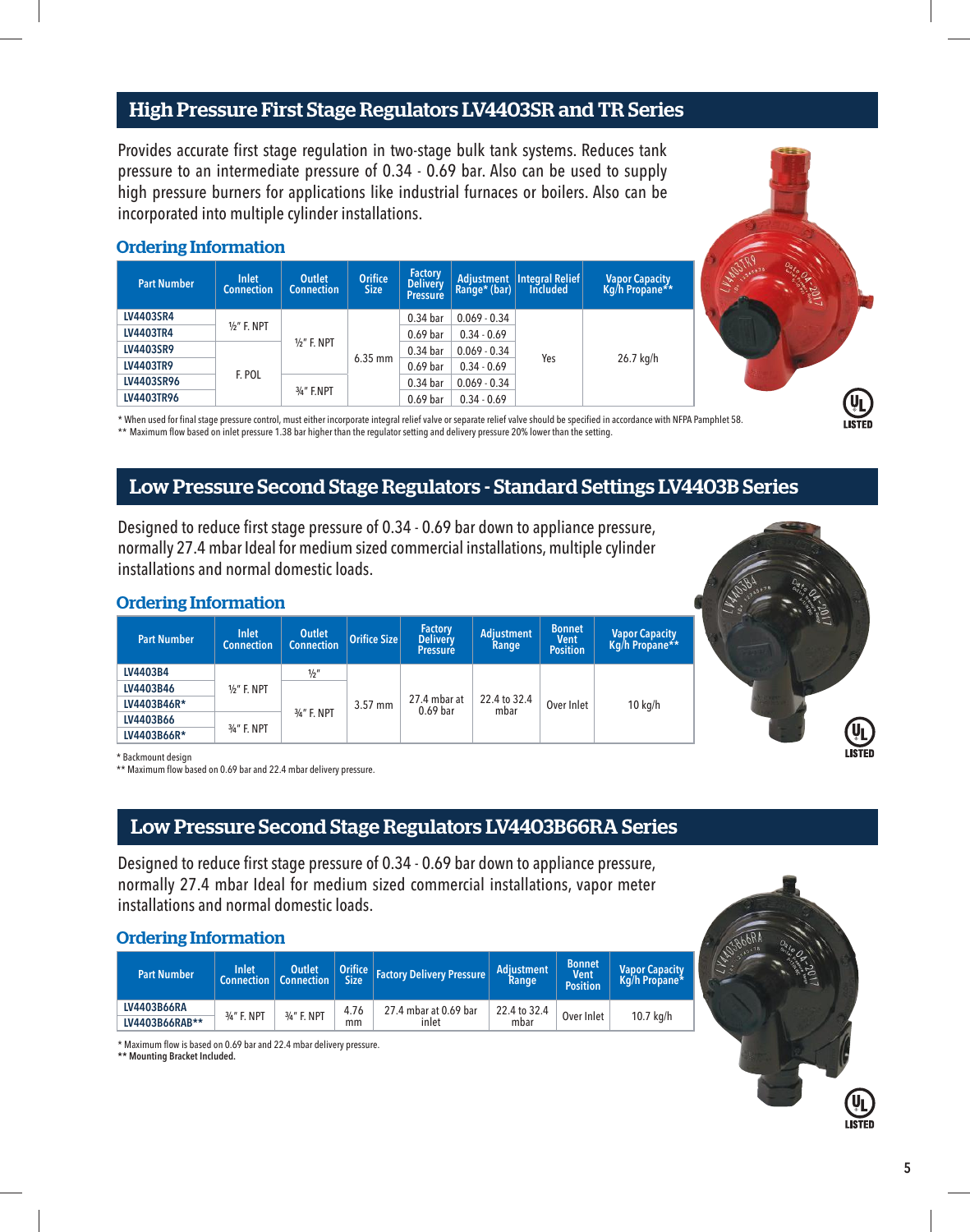#### Second Stage Regulators for 2 PSI Systems LV4403Y Series

Designed to reduce first stage pressure of 0.69 bar down to 0.138 bar. A line pressure regulator is required downstream to reduce the 0.138 bar to a nominal 27.4 mbar

#### Ordering Information

| <b>Part Number</b> | <b>Inlet</b><br><b>Connection</b> | Outlet<br><b>Connection</b> | <b>Orifice Size</b> | <b>Adiustment</b><br><b>Range</b><br>$0.69$ bar | <b>Bonnet Vent</b><br><b>Position</b> | Vapor Capacity<br>Kg/h Propane*** |
|--------------------|-----------------------------------|-----------------------------|---------------------|-------------------------------------------------|---------------------------------------|-----------------------------------|
| LV4403Y4           | $1/2$ " F. NPT                    | $1/2$ " F. NPT              | $6.35$ mm           |                                                 |                                       | $10.7$ kg/h                       |
| LV4403Y46R*        | $1/2$ " F. NPT                    | 3/4" F. NPT                 | 6.35 mm             | 0.138 bar                                       | Over Inlet                            | $10.7$ kg/h                       |

\* Maximum flow is based on 0.69 barpressure and 0.103 bar delivery pressure.

#### Compact Twin Stage Regulators LV404B4 and LV404B9 Series

This compact two-stage regulator is designed to reduce container pressure down to 27.4 mbar delivery pressure. It is ideal for "on-site" cylinder applications, mobile homes and average domestic

#### service including small ASME and 45.4 to 190.5 kg DOT cylinders. Ordering Information **LV404B4 Accessories Bonnet Vent Bonnet Vent Position Adjustment Connection Factory Delivery Pressure Capacity Kg/h Outlet Connection Orifice Size Part Number Range 2nd Stage Position 1st Stage Propane\* 1st Stage 2nd Stage Vent Pipe-Away LV404B4** Down | Over Outlet ½" F. NPT 6.35 mm F. **LV404B4V9** 9 o'clock 9 o'clock **LV404B4V9 LV404B46** NPT  $\frac{3}{4}$ " F. NPT 27 A mbar Down Over Outlet 27.4 mbar 22.4 - 32.4 **LV404B46V9** 9 o'clock 9 o'clock 4.76 5.6 kg/h 404PE at 6.89 bar **LV404B9** mm mbar ½" F. NPT Down Over Outlet Inlet **LV404B9V9** 9 o'clock 9 o'clock F. POL **LV404B96** ¾" F. NPT Down Over Outlet **LV404B4V9 LV404B96V9** 9 o'clock 9 o'clock <u>yr</u>

\* Maximum flow is based on 1.72 bar inlet pressure and 22.4 mbar delivery pressure.

#### Twin Stage Automatic Changeover Regulators 7525B Series

These combination automatic changeover, two stage regulators are especially suitable for homes, mobile homes, cottages, construction and other portable two cylinder installations. Empty containers may be replaced without interrupting customer's gas service.

# **7525B34 7525B4**

#### Ordering Information

| <b>Automatic Changeover</b><br>Regulator | <b>Inlet</b>     | Outlet         | <b>Pigtails</b> | <b>Bracket</b> | <b>Capacity Kg/h</b><br>Propane |
|------------------------------------------|------------------|----------------|-----------------|----------------|---------------------------------|
| 7525B34                                  |                  | $1/2$ " F. NPT | <b>912FA20</b>  |                | $4.3$ kg/h                      |
| 7525B34                                  | 6.35 mm Inverted |                | 912FS20         | 2302-31        |                                 |
| 7525B4                                   | Flare            |                | <b>912FA20</b>  |                |                                 |
| 7525B4                                   |                  |                | 912FS20         | 2503-22        | $4.8$ kg/h                      |

\* Maximum flow is based on 1.72 bar inlet pressure and 22.4 mbar delivery pressure.

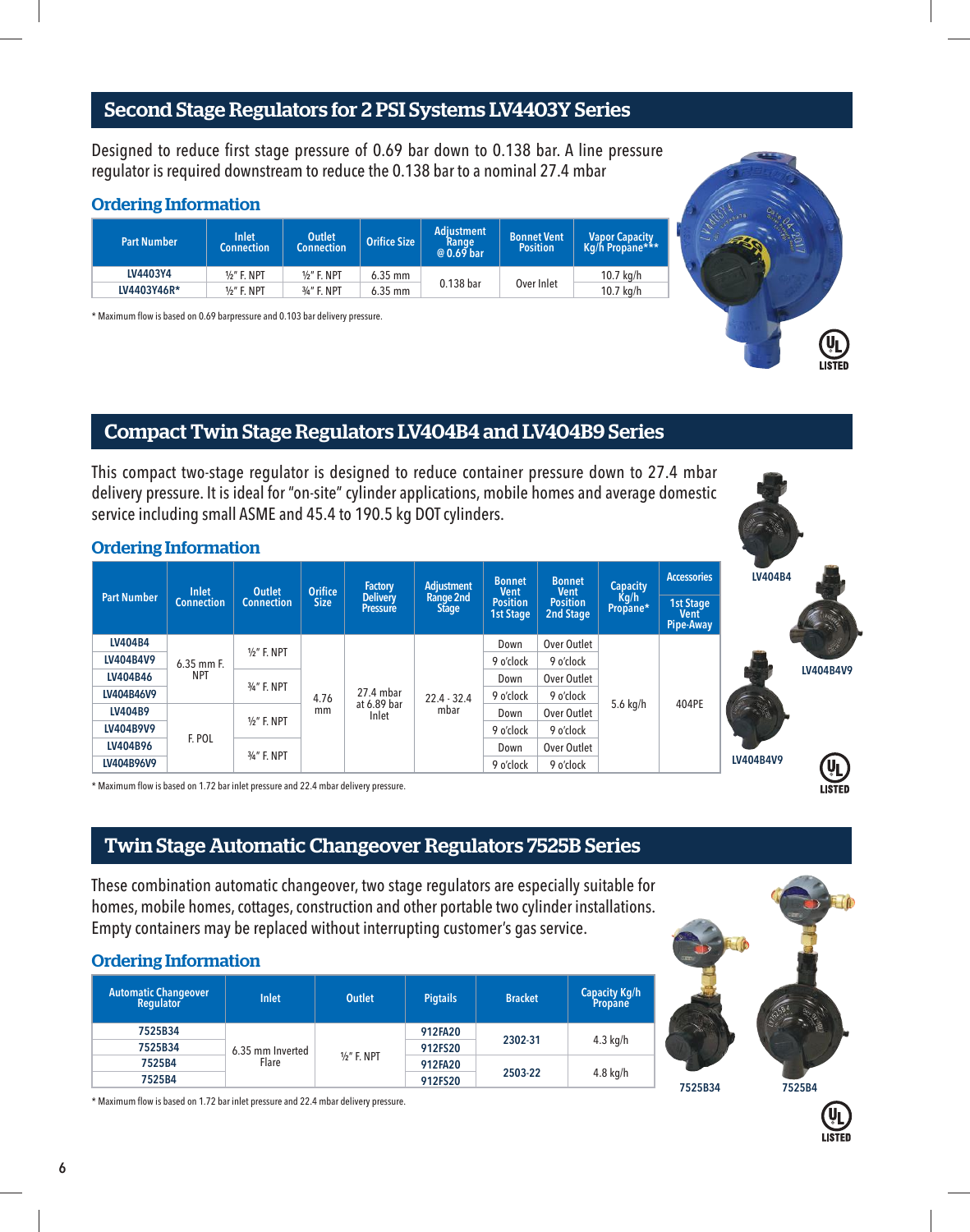# 0.138 bar Delivery Pressure Twin-Stage Regulators LV404Y9 & Compact LV404Y39

SPECIAL 0.138 bar DELIVERY pressure twin stage regulator is designed to reduce container pressure down to 0.138 bar. A line pressure regulator is required downstream to reduce the 0.138 bar to a nominal 27.4 mbar

#### Ordering Information

| <b>Part Number</b> | Inlet              | <b>Outlet</b><br>Connection   Connection , | Orifice<br><b>Size</b> | <b>Factory</b><br><b>Delivery</b><br>Pressure<br>(bar) | Adjustment  <br>$\blacksquare$ Range (bar) | <b>Bonnet Vent</b><br><b>Position 1st</b><br>Stage | 0.138 bar<br><b>Bonnet Vent</b><br><b>Position</b> | Capacity<br>  Kg/h* |
|--------------------|--------------------|--------------------------------------------|------------------------|--------------------------------------------------------|--------------------------------------------|----------------------------------------------------|----------------------------------------------------|---------------------|
| <b>LV404Y9</b>     | F.POL<br>(CGA 510) | $1/2$ " F.NPT                              | 5.56<br>mm             | 0.138                                                  | $0.124$ to<br>0.172                        | Down                                               | Outlet                                             | 8.6 kg/h            |

\* Maximum flow is based on 1.72 bar inlet pressure and 0.103 bar delivery pressure.

#### Two Stage Regulator Outfits 5807, 5808, 5820 Series

These outfits contain the equipment required to provide two-stage regulation.

#### Ordering Information **LV4403TR9 LV4403B Series Kit Number 1st Stage Regulator Included 2nd Stage Regulator Included Bracket Included Included Capacity Kg/h Part Number** | Inlet x Outlet | Part Number **Female Part Number Inlet x Outlet F. NPT 5807 LV4403TR9 POL x 1/2" NPT LV4403B4 1/2" x 1/2" 2503-22 5808 LV4403B46R 1/2" x 3/4"** Not **5808 Light Community Community Community 2013PS12 <b>LV4403B46R**  $\frac{1}{2}$  12 x 34" Not **913PS12** 10 kg/h **5820 LV4403TR96 POL x 3/4" NPT LV4403B66R**  $\frac{3}{4}$ " x 3/4" Required **913PS12 2503-22**

## Automatic Changeover Regulator Outfits 5726B34, 5727B34, 5754B4, 5755B4

This outfit contains the equipment required to provide twin-stage regulation.

#### Ordering Information

| Pigtails<br>Included-2          | <b>Included</b> | Capacity Kg/h<br>Propane |
|---------------------------------|-----------------|--------------------------|
| 912FA20                         | 2302-31         | $4.3$ kg/h               |
| 912FS20                         |                 |                          |
| 912FA20                         |                 |                          |
| 912FS20                         |                 | $4.8$ kg/h               |
| 1/4" Inverted<br>$1/2$ " F. NPT |                 | 2503-22                  |



**LV404Y9**

(VL



**UL I ISTED**